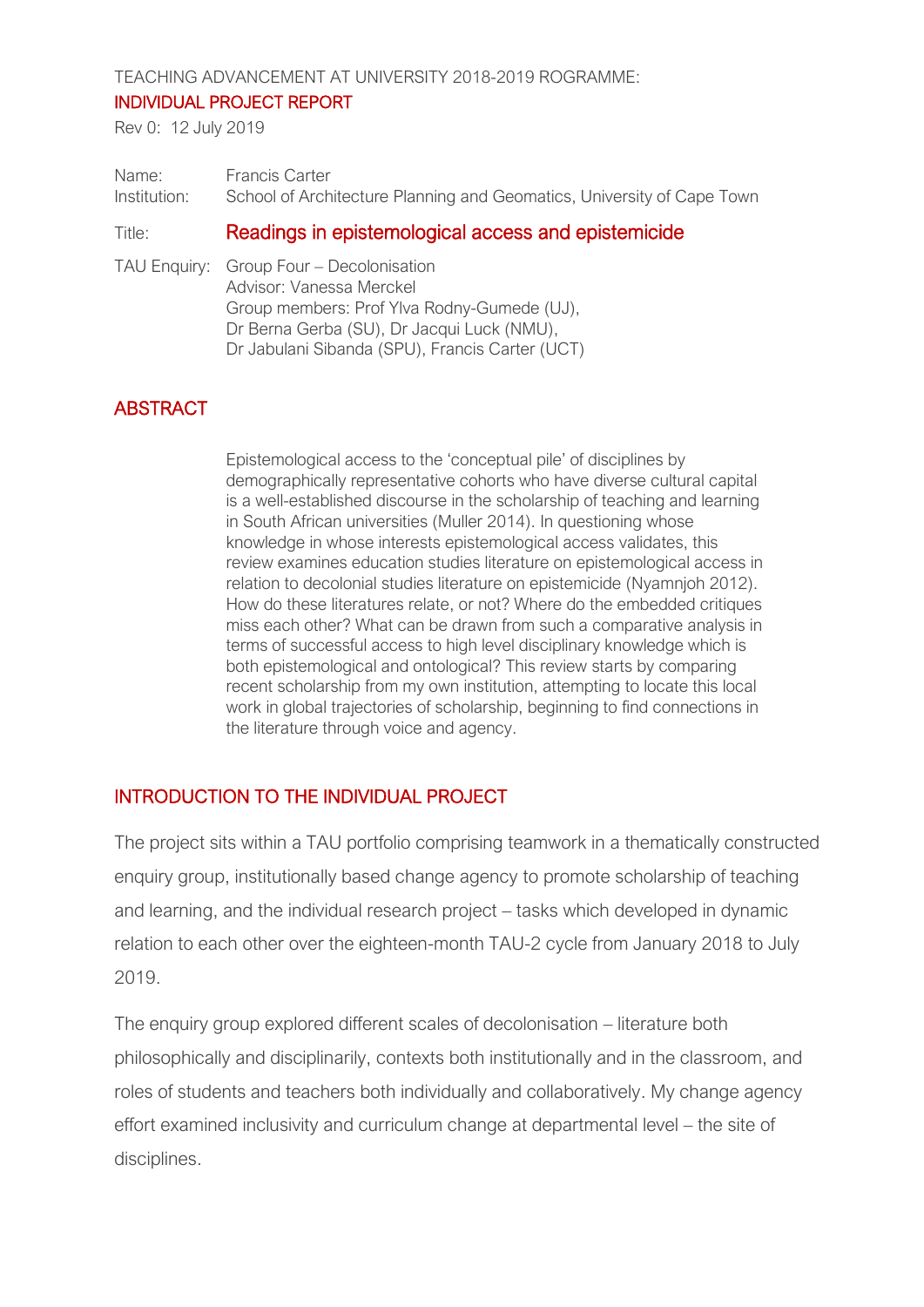The individual project started with the *objective* of understanding knowledge and pedagogy in my discipline of professional knowledge of architecture, in terms of *two issues:*

- Firstly, *epistemological access*: the 'knowledge argument' of bringing powerful knowledge back (which implies moving everyday experience out) (Young 2008), in a sequential curriculum build-up which is legible to an increasing diversity of entrants who may not have the presumed cultural capital to recognise what counts for knowledge in the tacit domain of the traditional design studio (so problematising the learner);
- Secondly, *decolonisation*: the 'social justice argument' of challenging whose knowledge in whose interests access is being given, in a course which, in my department, while having many progressive aspects still has knowledge curriculum and pedagogy which is Eurocentric - carrying with it student alienation (problematising the knowledge).

As a sixty-year-old white person, I entered this project space with caution in making claims about knowledge and black identity (though, perhaps, not about whiteness).

My *question* in this reading project is simply: how these two agendas relate (or how not) success in epistemological access to the high-level professional knowledge (rather than to the experience of everyday practice), and decolonisation of both that knowledge and the institutional culture within which it is learnt.

The *context* for asking this question is the departmental level of a historically white university, in which I am complicit, where my sense of what is going on is that as knowledge is decolonising (taking a progressive turn) pedagogy seems to be recolonising (taking a conservative turn). In the disciplinary context of the project-based design studio pedagogy seems to be reverting to the French Beaux-Arts tradition of the 'atelier privé', to a class of masters and novitiates in which regulative discourse strengthens (with more demand on expected behaviour in the performance of design, and of the affinity necessary to establish rapport with the 'master' who validates design performance). What then happens to epistemological access?

So, this would probably a Bernsteinian *analysis*. 1

 $\overline{a}$ 

<sup>&</sup>lt;sup>1</sup> Bernstein's pedagogic device sets out the structure of social relationships which cohere in any curriculum (Bernstein, 2000, 25-39). Here Bernstein argues that instructional discourse, 'which creates specialised skills and their relationship to each other', is always embedded in a dominant 'regulative discourse', 'the moral discourse which creates order, relations and identity' (in the case of this reading project, the formation of the professional identity of architects) (op.cit., 32).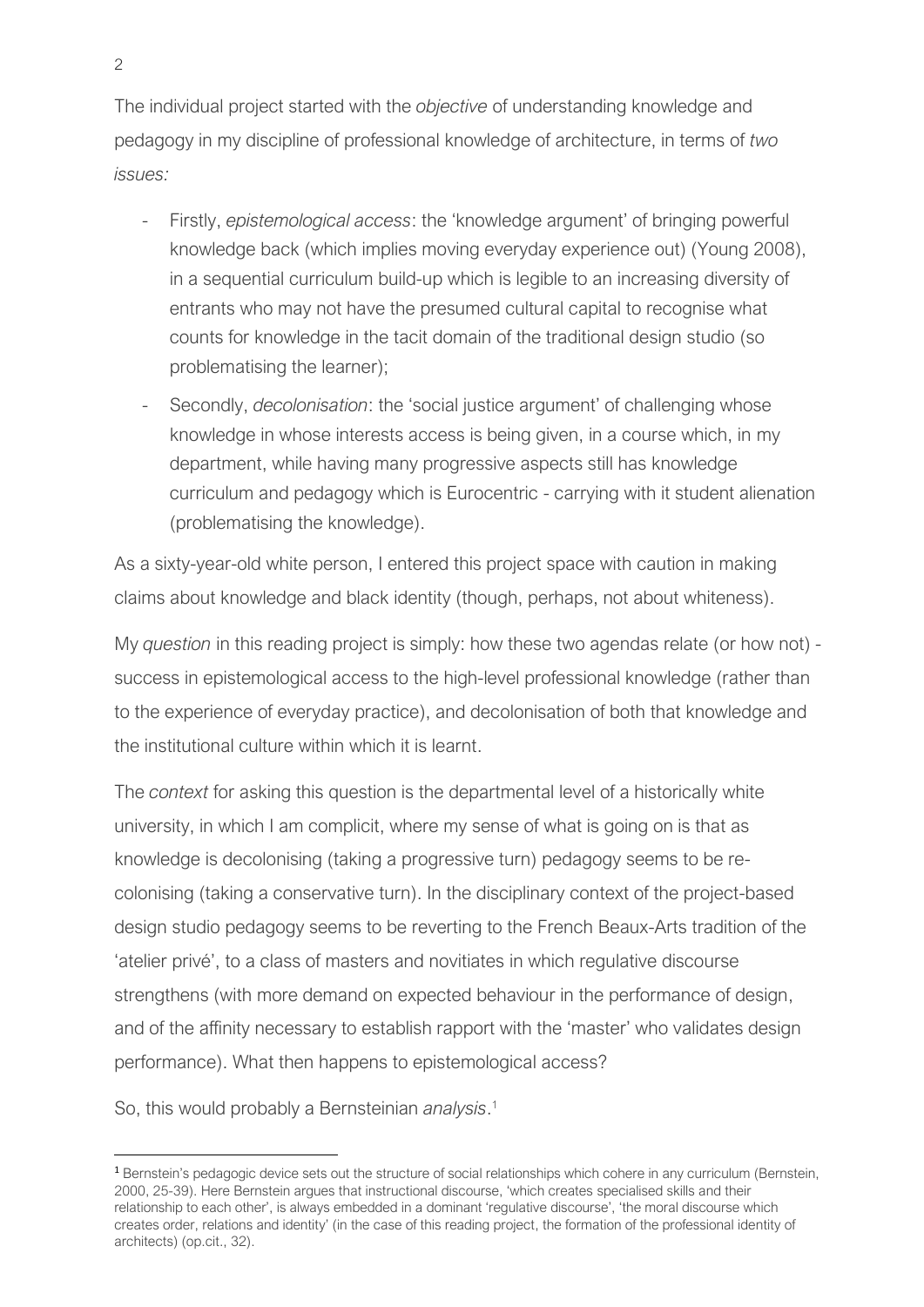### STAGE ONE

In the 18-month TAU timeframe I have tried to get into the first stage of this project – reviewing literature on epistemology and decoloniality (at a macro level, philosophically beyond the discipline before exploring the micro level of how those discourses are in play in the disciplinary literature on knowledge and pedagogy).

I thought that I could review these literatures side by side in time sequence, looking for any linkages and differences between them, and any clues on regulative and instructional discourse within them which might reveal how these two narratives relate (cognisant of the risk of presupposing a binary in this parallel reading project).

Working from the inside (local institutional culture) to the outside (the continent and globally) I started the literature review by reading authors from my institution – the social anthropologist Francis Nyamnjoh's work on colonial education in Africa (2012, 2004, and with Jua 2002) and the sociologist of education Joe Muller's work on knowledge and pedagogy in South Africa (2014, 2009).

I then read some informants of that work – Mbembe (1997) and Mamdani (1993) in the case of Nyamnjoh, Young (2008) and Morrow (2009, 2007) in the case of Muller. Underneath this literature, and going back in time, is a development of theories of decoloniality and epistemology, where I am turning to Mignola (2011, 2009) and Bernstein (2000), which I am still busy with.

I've not yet been able to pull a regulative / instructional discourse analysis out of this literature because I've realised, what should have been obvious, that one needs to get to the level of the classroom to do that.

### **DISCUSSION**

The interesting argument that keeps coming up in this literature is the tension between *voice* and *knowledge.*

Muller and Young (1999) take issue with *'voice discourse'* as an educational position recurring since the 1970s which privileges experience over knowledge to the disadvantage of marginalised groups seeking to voice identity institutionally – supressing epistemological access.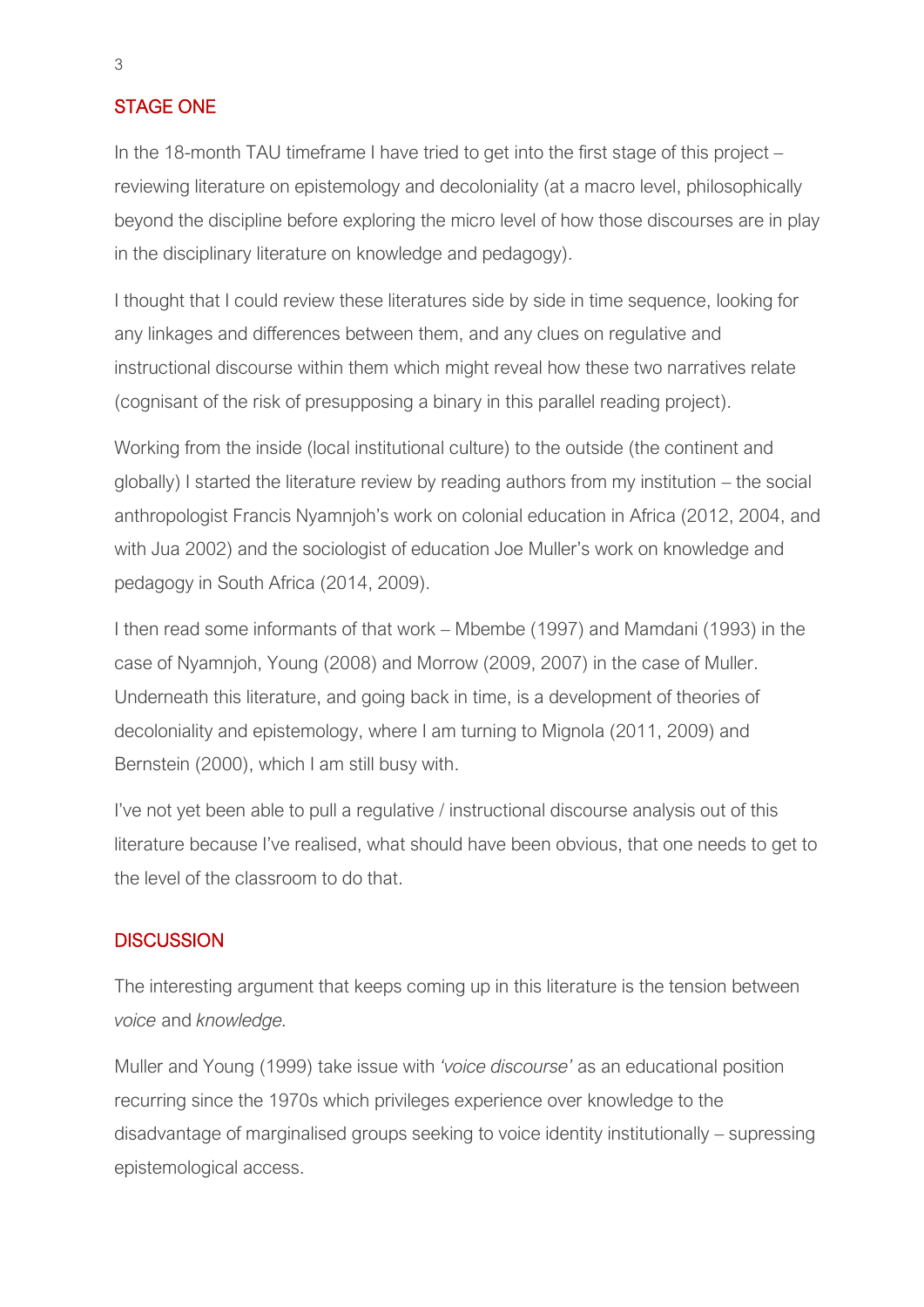On the other hand, the '*epistemic violence*' of this argument is the suppression in western systems of knowledge of voiced identity, of culture, of indigenous knowledge systems – epistemicide, alongside genocide (Nyamnjoh 2012).

So, for Mignolo, it is not about universal components of knowledge to be learnt (as a 'zero-point' detached from 'the geo-political configuration of the world') but is about the who – the knowing subject is within the known, with 'epistemic rights' which have been 'racially devalued' in the 'epistemic silences of western epistemology (Mignolo 2009, 162).

This tension is evident in the 'Mamdani affair' at the University of Cape Town in 1998 where the black scholar's first year humanities course 'Introduction to Africa', based on critical thinking grounded in primary sources of the longstanding debates of the equatorial African academy, was rejected in favour of the white scholars' course in academic literacy skills derived from secondary sources of the US academy (Mamdani 1998).

These parallel tracks of northern knowledge and southern voice, in contestation, keep running for decades going backwards from these sources, and forwards e.g.:

- Young (2016) reprises the knowledge argument (that knowledge is different to experience) 'demonstrated by the failed attempts of successive generations of progressive and radical educators to collapse the categories and construct an experience-based curriculum' and, while conceding that 'the powerful will always try to define what counts as knowledge', emphatically states that 'experience is a powerful force but (is) inadequate as an epistemological principle and no basis for reliable knowledge or the curriculum' (46, 48);
- Ndlovu-Gatsheni (2017) restates the counter claim of the authenticity of endogenous knowledge systems which link culture and place, materiality and spirituality, and which have deep intellectual traditions across arts and sciences, orality and textuality – requiring 'epistemic disobedience' to Eurocentric thinking.

Where these two arguments seem to miss each other is in different understandings of voice:

- for Young and Muller (and Morrow, Bernstein) voice reflects individualised experience, as everyday 'segmental' knowledge which cannot be hierarchically structured;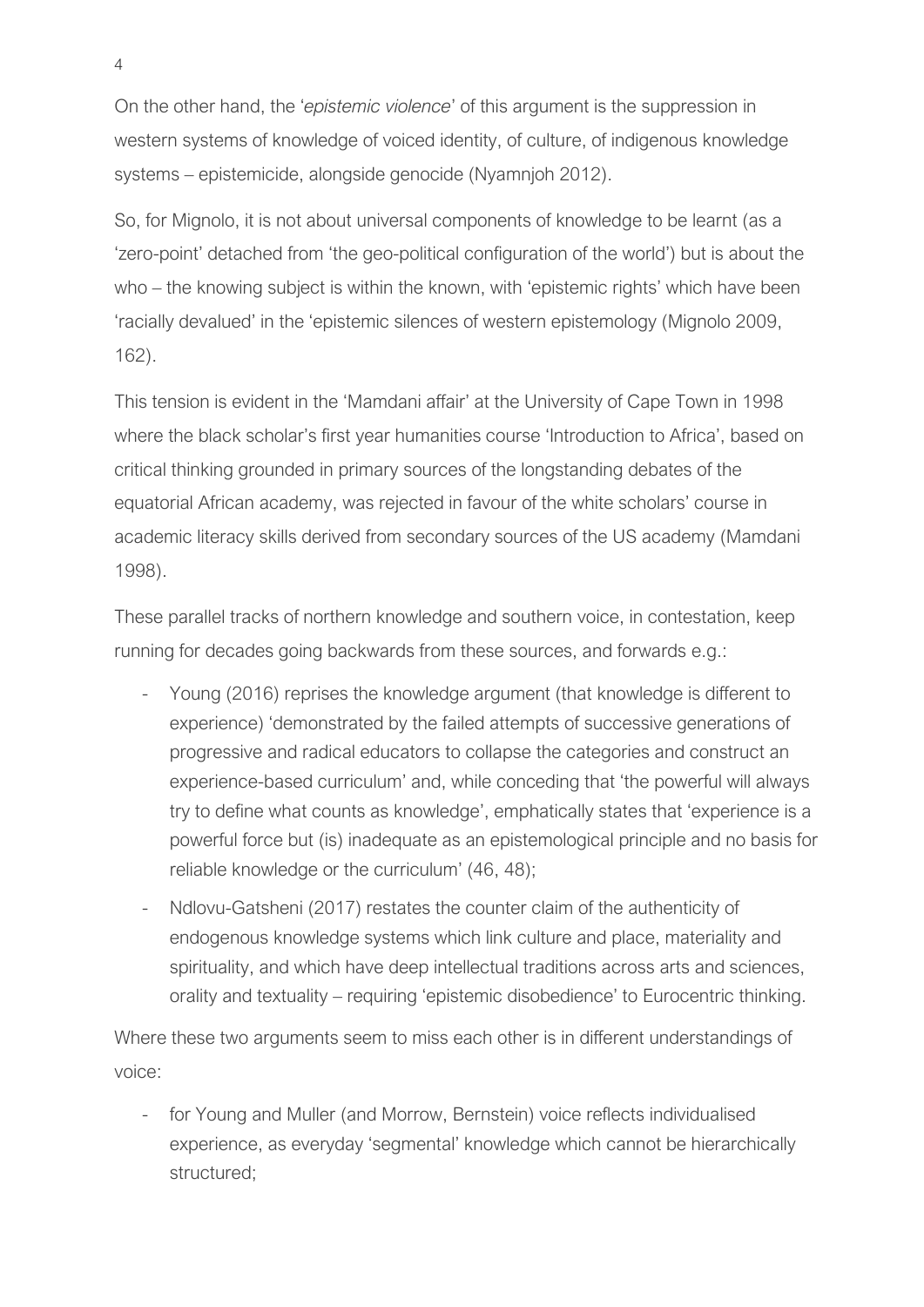- for Ndlovu-Gatsheni (and Nyamjoh, Mamdani, Mignolo) voice reflects collectivised experience of 'embodied' knowledge which has been epistemically silenced.

I.e. both sets of literature deal with 'powerful knowledge': 'voice' in decolonial turn is not just about individual everyday experience (so there is a risk of conflating critique of outcomes-based education with critique of challenges to the institutional hegemony of Eurocentric knowledge and curriculum).

Perhaps Clegg (2011) does suggest where these two arguments might link – through *agency* emerging from community and familial capital with the recognition of voice in curriculum, acknowledging both the context dependence and context independence of knowledge (an asset rather than deficit model of learning).

This is the next literature to explore, what is being written between the parallel tracks of epistemological access and epistemicide, to understand successful access to the highlevel professional knowledge which is both epistemological and ontological.

So, the reading project will need to continue by exploring the linkages of voice and agency in between the arguments for epistemological access and epistemic disobedience, speculating on approaches which could be taken forward in the context of contestations over institutional culture and curriculum change frameworks at universities here.

The analysis is still emergent, perhaps an appropriate condition in TAU Enquiry Group Four's collaborative framing of decoloniality as multiple, incomplete, disruptive and emergent.

(1,365 words)

### REFERENCES

- Bernstein, B. (2000) Pedagogy, symbolic control and identity: theory, research, critique. Lanham: Rowman & Littlefield.
- Clegg, S. (2011) Cultural capital and agency: connecting critique and curriculum in higher education. British Journal of Sociology of Education 32(1) 93-108.
- Mamdani, M. (ed.) (1998) Teaching Africa: the curriculum debate at UCT. Cape Town, Centre for African Studies.
- Mamdani, M. (1993) University crisis and reform: a reflection of the African experience. Review of African Political Economy 58 7-19.
- Mbembe, A. (1997) The 'thing' and its double in Cameroonian cartoons. In Barber, K. (ed.) Readings in African popular culture. Oxford. James Curry.